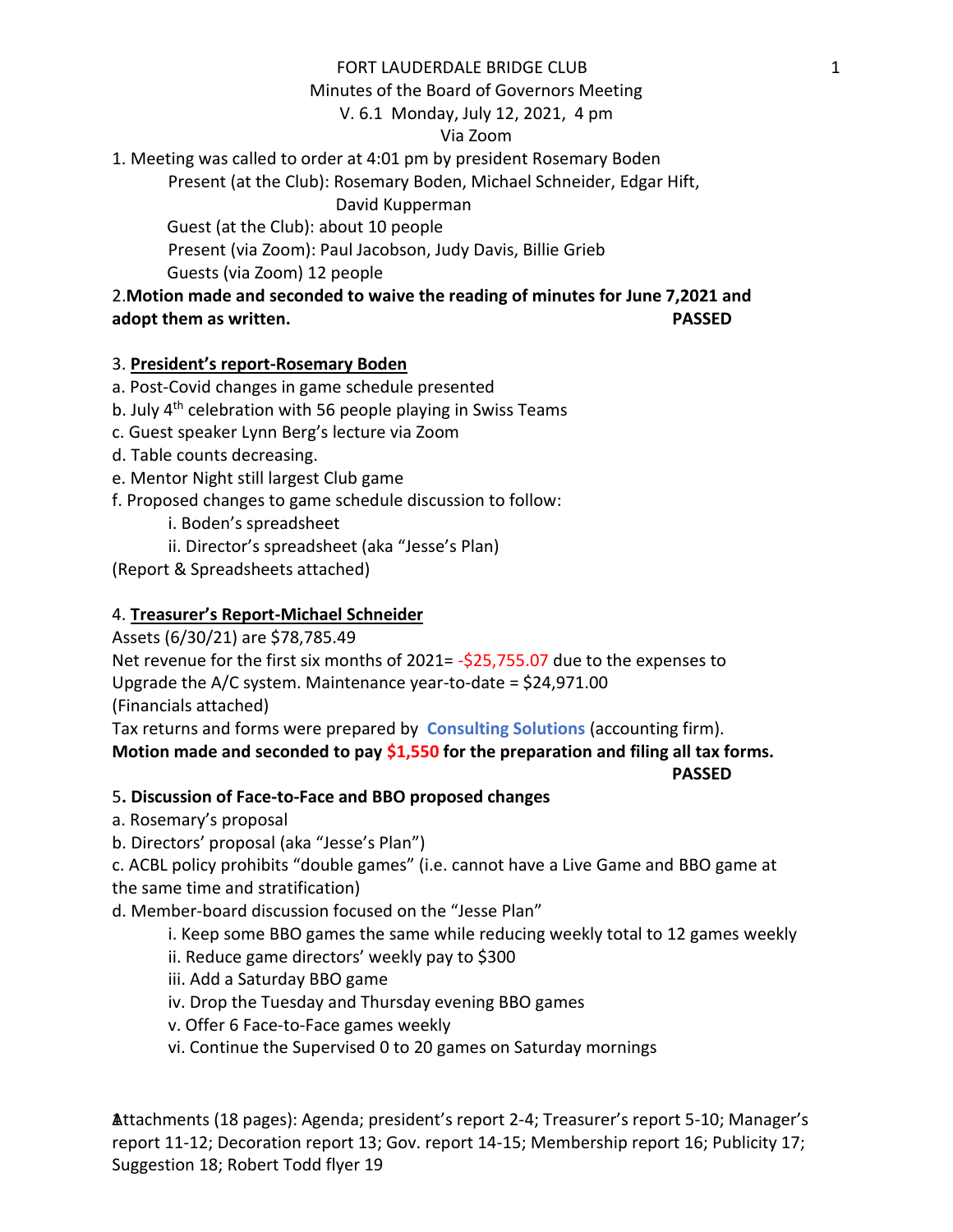# FORT LAUDERDALE BRIDGE CLUB Minutes of the Board of Governors Meeting V. 6.1 Monday, July 12, 2021, 4 pm Via Zoom

#### **Discussion (continued)**

v. Commenting:

- 1. Emilio—favors bringing people to the Club, reducing BBO games
- 2. Jesse—mentioned many virtual clubs not in compliance with ACBL
- 3. Keith—build Face-to-Face games with incentives for Tuesdays, Wednesdays, And Sundays
	- a. Food
		-
	- b. Create a second mentoring game as F2F on Tuesdays
- 4. Judy—Defer mission to offer Open and Limited Face-to-Face until 1 Oct. 2021
- 5. Michelle—Summer is always low season. Respect out-of-towners, snowbirds, travelers
- 6. Edgar-- Prior to pandemic, Club offered two games a day. Reinstate to draw more Face-to-Face players
- 7. David—Concurred with Edgar. Offer 2 games every day in the PM sessions
- 8. Bella—Have Face-to-Face during days; BBO at night (only)
- 9. Mindy-"2<sup>nd</sup> Bella"

**MOTION #1B WAS MADE AND SECONDED TO AMEND THE MOTION #1 WITH THE PERMISSION OF THE MEMBER WHO PROPOSED THE "ORIGINAL" MOTION. AMENDED TO READ: EFFECTIVE SEPT. 15, 2021, REPLACING "EFFECTIVE IMMEDIATELY" IN MOTION #1 (shown below).** 

> President Boden called for a vote by roll on the amendment #1B: 1. All 7 members voted "Aye" **PASSED**

# **MOTION #1: EFFECTIVE IMMEDIATELY, EFFECTIVE JULY 18, 2021, ALL AFTERNOON BBO GAMES SUNDAY THROUGH FRIDAY ARE ELIMINATED. THE CLUB WILL PROMOTE AN OPEN AND A LIMITED SECTION SUNDAYS THROUGH FRIDAYS.**

President Boden called for a vote by roll:

1. 4 members voted "Aye"

2. 3 members voted "Nay" **PASSED**

**THE FINAL VERSION OF #1 MOTION AS AMENDED READS: "EFFECTIVE SEPT. 15, 2021, ALL AFTERNOON BBO GAMES SUNDAY THROUGH FRIDAY ARE ELIMINATED. THE CLUB WILL HAVE AN OPEN AND LIMITED SECTION SUNDAYS THROUGH FRIDAYS."**

Attachments (18 pages): Agenda; president's report 2-4; Treasurer's report 5-10; Manager's 2 report 11-12; Decoration report 13; Gov. report 14-15; Membership report 16; Publicity 17; Suggestion 18; Robert Todd flyer 19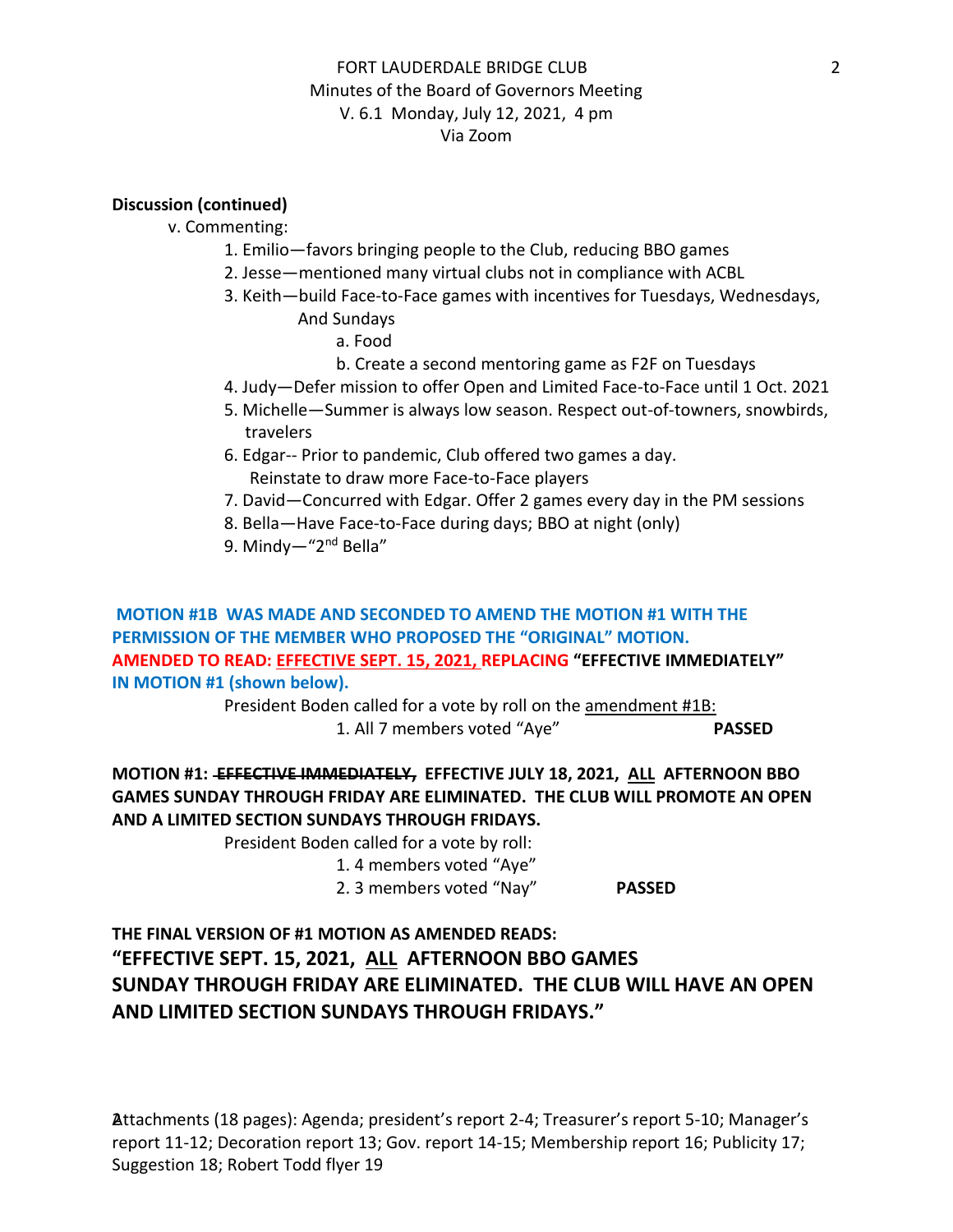#### FORT LAUDERDALE BRIDGE CLUB

Minutes of the Board of Governors Meeting

V. 6.1 Monday, July 12, 2021, 4 pm

#### Via Zoom

# **#2 MOTION WAS MADE AND SECONDED TO ADOPT WEEKLY SCHEDULE OF GAMES PROPOSED BY JESSE LAIRD OF GAMES SCHEDULED EFFECTIVE JULY 18, 2021 UNTIL 9/15/21. THESE WEEKLY GAMES WILL INCLUDE 12 BBO GAMES:**

### **6 MORNINGS MONDAY THROUGH SATURDAY**

**M = 9:30 AM(0 TO 750) A= 1:00 PM (OPEN) A=1:05PM 0 TO 1000 E=7:30 OPEN** 

#### **4 AFTERNOONS: SUNDAY, MONDAY, THURSDAY AND SATURDAY 2 EVENINGS: MONDAY AND WEDNESDAY**

| <b>MONDAY</b>                                                          | <b>TUESDAY</b>          | WED.                                                |    | THURS.                                              | <b>FRIDAY</b>              | SAT.                                            | <b>SUNDAY</b>                              |
|------------------------------------------------------------------------|-------------------------|-----------------------------------------------------|----|-----------------------------------------------------|----------------------------|-------------------------------------------------|--------------------------------------------|
| 19                                                                     | 20                      | 21                                                  | 22 |                                                     | 23                         | 24                                              | 25                                         |
| M. 880.0-750.<br>A Club Open<br>A 880. Open and 0-1000.<br>E. 880 Open | 890.0-750.<br>Club Open | M. 880.0-750.<br>A Club Open<br>E. 880 Mentor Night |    | M. 880.0-750.<br>Club Open:<br>BBO Open and 0-1000. | M. 880.0-750.<br>Club Open | M. 880.0-750.<br>M Sup Play 0-20.<br>A 880 Open | Club Open.<br>A 880 Open and 8800-<br>1000 |
| 26                                                                     | 27                      | 28                                                  |    | 29                                                  | 30                         | 31                                              |                                            |

President Boden asked for a voice vote:

1. Members voting  $H = 6$ 

- 2. Member voting "abstain" = 1 **PASSED**
- 6. Member suggestions
	- a. A member asked that the number of boards in the Face-to-Face games be reduced to 18 so he/she could get home earlier to feed a pet.

#### 1. **No action taken**

- b. Another member asked that results shown on the Bridgemates after each hand in the F2F games be turned off to eliminate lots of discussion of hands.
	- 1. **No action taken—Manager's choice**

#### 7. **Manager's Report (abbreviated)—Emilio Lopez**

- a. Reports attached--#13 in national rating; decreased table counts
- b. Added: BBO Sat. at 9:30 am for 0 to 750
- c. Dropped: BBO Sunday at 5:30 pm was 0 to 1750
- d. Alliance Agreement revisited
	- i. Michael explained the current distribution:
		- a. FTLBC allocated \$3,425 after fees, expenses
		- b. Remainder was 55% to FTLBC; 35% to Quick Tricks; 10% Pompano

## **MOTION: GOING FORWARD FROM JULY 1, 2021, THE DISTRIBUTION OF ALLIANCE FUNDS OF \$3,425 TO FTLBC IS ELIMINATED. THE FUNDS WILL BE DISTRIBUTED AS:**

Attachments (18 pages): Agenda; president's report 2-4; Treasurer's report 5-10; Manager's 3 report 11-12; Decoration report 13; Gov. report 14-15; Membership report 16; Publicity 17; Suggestion 18; Robert Todd flyer 19